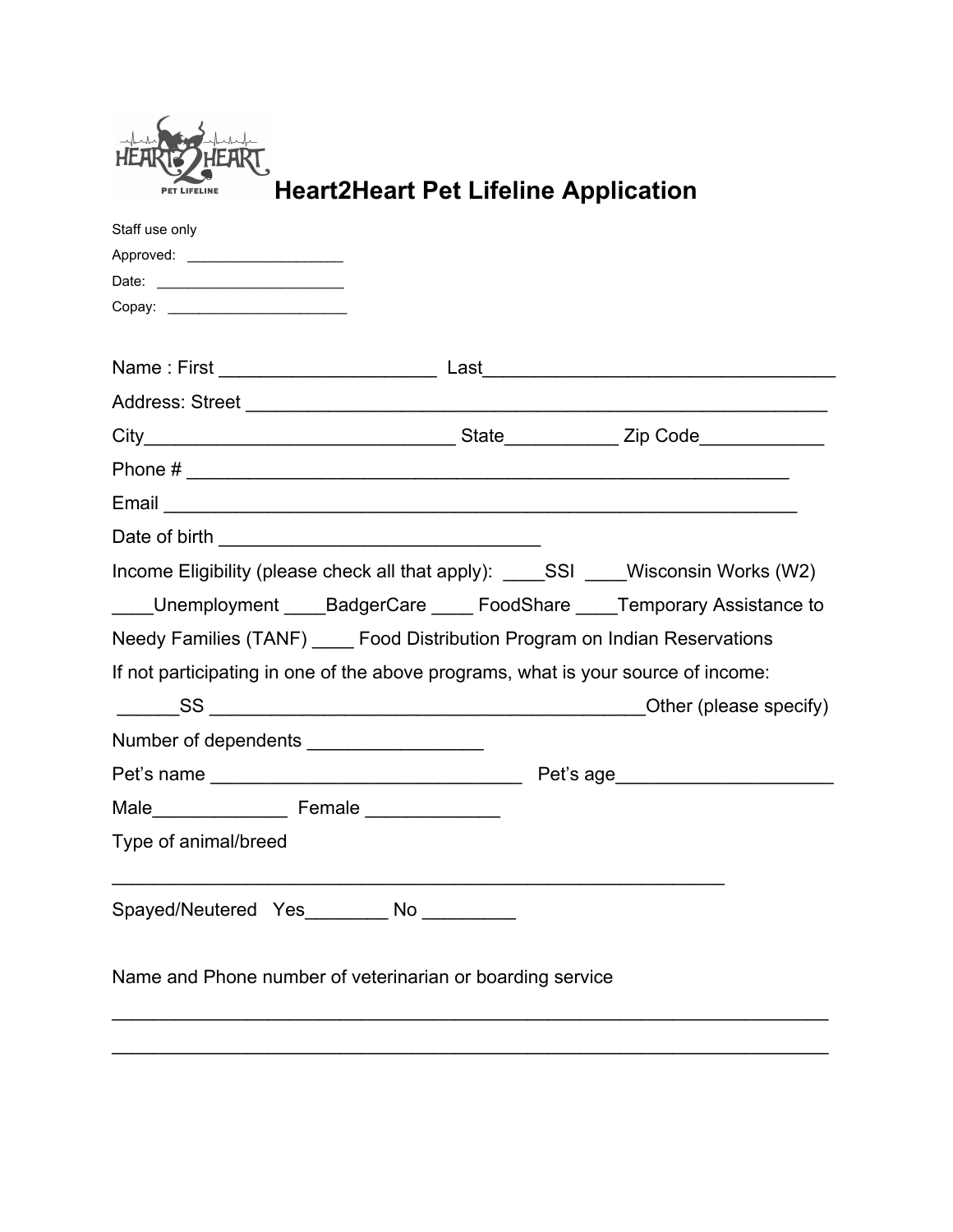Reason for medical service/treatment: (infections, eating or urinary problems, hit by car/broken bone(s), etc.).

\_\_\_\_\_\_\_\_\_\_\_\_\_\_\_\_\_\_\_\_\_\_\_\_\_\_\_\_\_\_\_\_\_\_\_\_\_\_\_\_\_\_\_\_\_\_\_\_\_\_\_\_\_\_\_\_\_\_\_\_\_\_\_\_\_\_\_\_\_

\_\_\_\_\_\_\_\_\_\_\_\_\_\_\_\_\_\_\_\_\_\_\_\_\_\_\_\_\_\_\_\_\_\_\_\_\_\_\_\_\_\_\_\_\_\_\_\_\_\_\_\_\_\_\_\_\_\_\_\_\_\_\_\_\_\_\_\_\_

\_\_\_\_\_\_\_\_\_\_\_\_\_\_\_\_\_\_\_\_\_\_\_\_\_\_\_\_\_\_\_\_\_\_\_\_\_\_\_\_\_\_\_\_\_\_\_\_\_\_\_\_\_\_\_\_\_\_\_\_\_\_\_\_\_\_\_\_\_

\_\_\_\_\_\_\_\_\_\_\_\_\_\_\_\_\_\_\_\_\_\_\_\_\_\_\_\_\_\_\_\_\_\_\_\_\_\_\_\_\_\_\_\_\_\_\_\_\_\_\_\_\_\_\_\_\_\_\_\_\_\_\_\_\_\_\_\_\_

\_\_\_\_\_\_\_\_\_\_\_\_\_\_\_\_\_\_\_\_\_\_\_\_\_\_\_\_\_\_\_\_\_\_\_\_\_\_\_\_\_\_\_\_\_\_\_\_\_\_\_\_\_\_\_\_\_\_\_\_\_\_\_\_\_\_\_\_\_

\_\_\_\_\_\_\_\_\_\_\_\_\_\_\_\_\_\_\_\_\_\_\_\_\_\_\_\_\_\_\_\_\_\_\_\_\_\_\_\_\_\_\_\_\_\_\_\_\_\_\_\_\_\_\_\_\_\_\_\_\_\_\_\_\_\_\_\_\_

\_\_\_\_\_\_\_\_\_\_\_\_\_\_\_\_\_\_\_\_\_\_\_\_\_\_\_\_\_\_\_\_\_\_\_\_\_\_\_\_\_\_\_\_\_\_\_\_\_\_\_\_\_\_\_\_\_\_\_\_\_\_\_\_\_\_\_\_\_

\_\_\_\_\_\_\_\_\_\_\_\_\_\_\_\_\_\_\_\_\_\_\_\_\_\_\_\_\_\_\_\_\_\_\_\_\_\_\_\_\_\_\_\_\_\_\_\_\_\_\_\_\_\_\_\_\_\_\_\_\_\_\_\_\_\_\_\_\_

\_\_\_\_\_\_\_\_\_\_\_\_\_\_\_\_\_\_\_\_\_\_\_\_\_\_\_\_\_\_\_\_\_\_\_\_\_\_\_\_\_\_\_\_\_\_\_\_\_\_\_\_\_\_\_\_\_\_\_\_\_\_\_\_\_\_\_\_\_

\_\_\_\_\_\_\_\_\_\_\_\_\_\_\_\_\_\_\_\_\_\_\_\_\_\_\_\_\_\_\_\_\_\_\_\_\_\_\_\_\_\_\_\_\_\_\_\_\_\_\_\_\_\_\_\_\_\_\_\_\_\_\_\_\_\_\_\_\_

\_\_\_\_\_\_\_\_\_\_\_\_\_\_\_\_\_\_\_\_\_\_\_\_\_\_\_\_\_\_\_\_\_\_\_\_\_\_\_\_\_\_\_\_\_\_\_\_\_\_\_\_\_\_\_\_\_\_\_\_\_\_\_\_\_\_\_\_\_

\_\_\_\_\_\_\_\_\_\_\_\_\_\_\_\_\_\_\_\_\_\_\_\_\_\_\_\_\_\_\_\_\_\_\_\_\_\_\_\_\_\_\_\_\_\_\_\_\_\_\_\_\_\_\_\_\_\_\_\_\_\_\_\_\_\_\_\_\_

\_\_\_\_\_\_\_\_\_\_\_\_\_\_\_\_\_\_\_\_\_\_\_\_\_\_\_\_\_\_\_\_\_\_\_\_\_\_\_\_\_\_\_\_\_\_\_\_\_\_\_\_\_\_\_\_\_\_\_\_\_\_\_\_\_\_\_\_\_

Estimated cost of treatment

Reason for need of temporary boarding service

Estimated cost of boarding

Other comments (optional)

**A Heart2Heart board member will call you within two weeks of completion of veterinary services to check on the condition of your pet. We will also ask you to help us promote Heart2Heart services through media outlets. We often get requests from the media about our organization and the people and pets who have benefited from our grants. You can decide if you'd like to share your pet's story and how much information about yourself and your pet to provide. But it is you, our grant recipient, who can best illustrate our mission and help Heart2Heart secure new funding resources and reach other pet owners in need.**